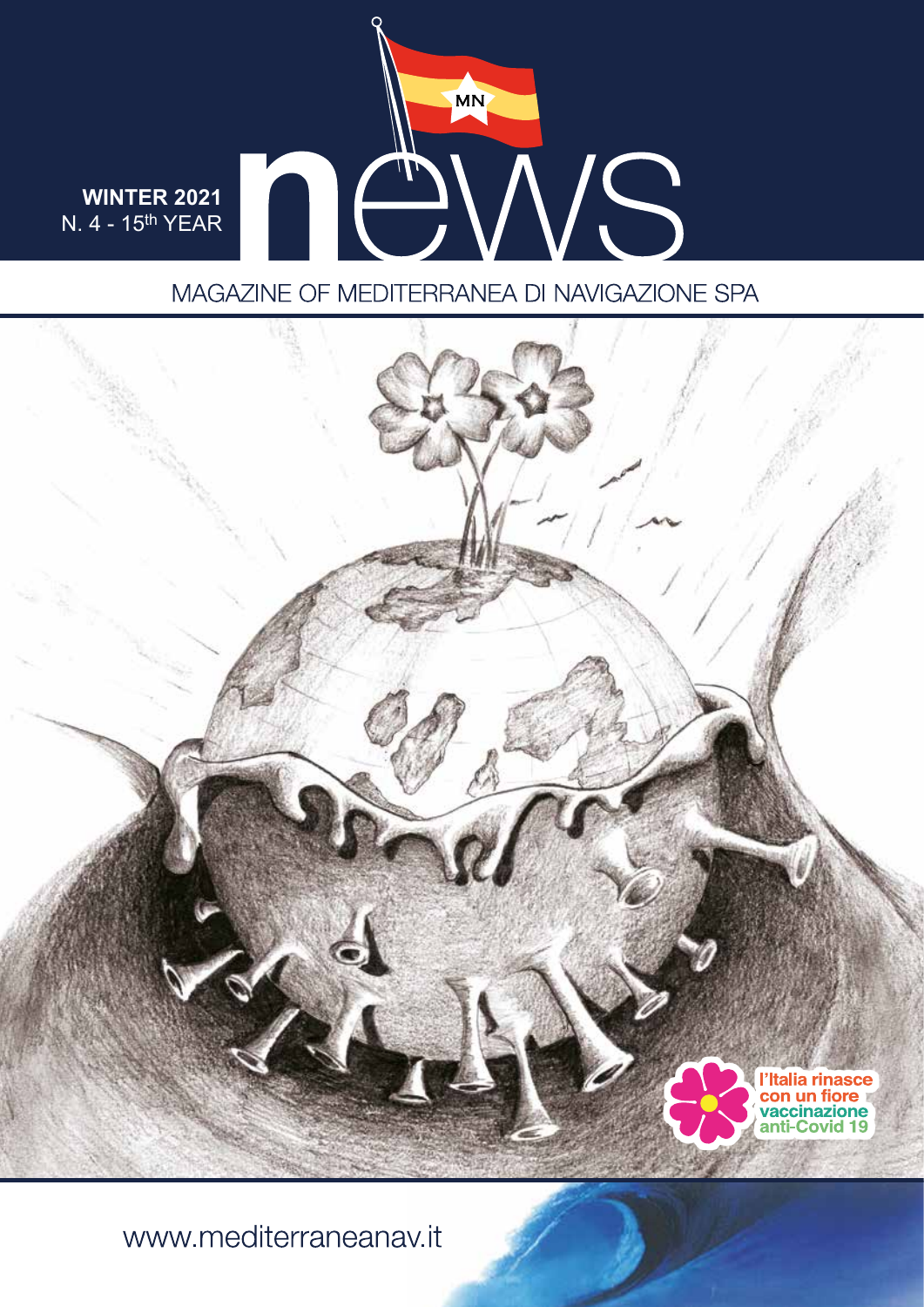

 $\overline{\mathcal{L}}$ 

PAOLO CAGNONI Chairman & CEO

# **Editorial**

2021 ended with a new outbreak of the pandemic, putting recovery at risk, a recovery that was very significant globally in the last quarter.

The European continent is facing difficulties in logistics and lack of specialist components (Chips ...) with many companies that are reducing production. Furthermore, the cost of energy is reaching unsustainable levels in many manufacturing segments. Gas quadrupled in the last year and oil reached 85 USD per barrel, causing great difficulties to families and every industrial and logistical sector.

Our company is managing the majority of our fleet in international long-distance trades.

The increase in the bunker is strangling the commercial result and the fact that everyone's work is oriented towards optimization and efficiency in the use of machinery is becoming more and more important. With diesel fuel at USD 800 per ton, being able to save 2/3 tons in one trip makes the difference.

This year, covid permitting, we will improve and increase our presence on board to implement that context of common values on which safety and, consequently, efficiency is mainly based.

This year we will make the evaluation of self-assessment increasingly important as a tool for self-assessment and comparison with what will then be pointed out by customers and the internal team.



Il 2021 si è chiuso con una nuova fiammata della Pandemia, mettendo a rischio la ripresa, ripresa che è stata molto significativa a livello globale nell'ultimo trimestre.

Il Continente Europeo sta affrontando le difficoltà della logistica e la mancanza di componenti specialistici (Chip…) con molte aziende che stanno riducendo la produzione. Inoltre il costo dell'energia sta raggiungendo livelli insostenibili in molti segmenti manifatturieri. Il gas quadruplicato nell'ultimo anno ed il petrolio che ha raggiunto gli 85 usd a barile creano grandi difficoltà alle famiglie e a tutti i settori industriali e della logistica.

La nostra società sta gestendo la maggioranza della flotta in traffici internazionali con lunghe distanze. L'aumento del bunker strozza il risultato commerciale e sempre più importante è che il lavoro di tutti sia orientato all'ottimizzazione e all'efficienza nell'uso dei macchinari. Con il gasolio a 800 usd a tonnellata riuscire a risparmiare in un viaggio 2/3 tonns fa la differenza.

Quest'anno, covid permettendo, miglioreremo e aumenteremo la presenza a bordo per implementare quel contesto di comuni valori su cui si basa in primis la sicurezza e anche di conseguenza l'efficienza.

Quest'anno renderemo sempre più importante la valutazione del self assesment come strumento di autovalutazione e di confronto con quanto poi verrà rilevato dai clienti e dal team interno.